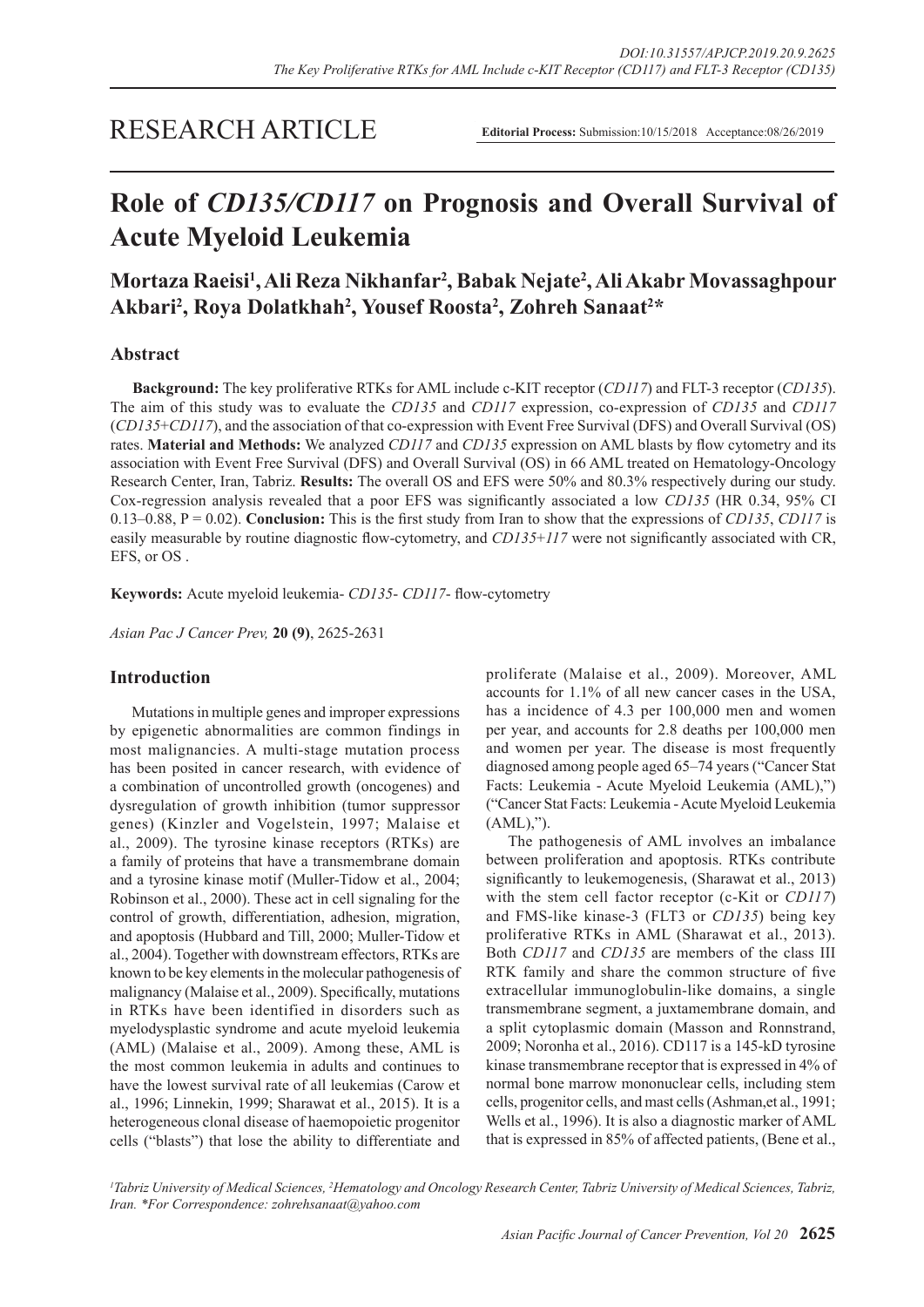#### *Mortaza Raeisi et al*

1998; Sharawat et al., 2013) and reports are unclear as to whether overexpression is related to outcomes (Ashman et al., 1988; Reuss-Borst et al., 1994; Sharawat et al., 2013). In addition, *CD135* overexpression is associated with poor results in AML (Graf et al., 2004). Given that both *CD117* and *CD135* are proliferative markers, increased expression of the markers indicates an increased proliferation index, which is known to be important to the pathophysiology of AML (Sharawat et al., 2013). To date, however, no data have been reported on the combined expression of both these proliferative markers, and there has been no evaluation of how they are related to the outcomes of AML.

The aim of this study was to evaluate the frequencies of *CD135* and *CD117* expressions in leukemic blast cells, the degree of *CD135* and *CD117* co-expression (*CD135*+*CD117*), and the association of that co-expression with the event-free survival (EFS) and overall survival (OS) rates.

## **Materials and Methods**

#### *Patient selection, treatment, and sampling*

We enrolled consecutive patients with newly diagnosed de novo AML between September 2016 and December 2017 from the Hematology-Oncology Research Center, Iran, Tabriz. The study protocol was approved by the ethics committee of Tabriz University of Medical Sciences (Permit no 5/d/85187) and informed consent was obtained from participants to evaluate peripheral blood and/or bone marrow samples for the study. Patients with acute promyelocytic leukemia and acute lymphoblastic leukemia (ALL) were excluded.

#### *Diagnosis and treatment*

All diagnoses were made by the following techniques: (1) standard morphology and cytochemistry of peripheral blood and bone marrow films according to the French–American–British criteria (Newell et al., 2003) (before morphologic evaluation, staining was done with Wright's stain and hematoxylin and eosin); and (2) immunophenotyping with a comprehensive panel of monoclonal antibodies against myeloid- and lymphoidassociated antigens, as proposed by the European Group for the Immunological Characterization of Leukemias (Bene et al., 1998; Li et al., 2008; Malaise et al., 2009).

A uniform treatment protocol was followed for all patients. This involved induction with a 3+7 regimen (daunorubicin  $45 \text{ mg/m}^2$  and cytosine arabinoside  $100$ mg/m2 ) followed by two cycles of a 5+2 protocol after remission (daunorubicin 45 mg/m2 for 2 days, plus cytosine arabinoside  $100 \text{ mg/m}^2$  for another 5 days). Patients who were not in complete remission (CR) morphologically after the first session of induction chemotherapy received cytosine arabinoside 500 mg/m2 by slow intravenous push twice a day for 7 days and Novantrone 12 mg/m<sup>2</sup> daily for 3 days.

#### *Flowcytometry*

We obtained 5 mL of peripheral blood (if peripheral blats  $\geq$ 30%) and bone marrow samples from patients and stored them in anticoagulant ethylenediaminetetraacetic acid (EDTA) tubes until immunophenotyping was performed. The cell counts were done using a cytochemistry technique in an H1 autoanalyzer (Technicon, USA), and the number of leukocytes was adjusted to 5,000–10,000 cell isoton per microliter. Samples were stained directly using monoclonal tagged antibodies with fluorescence materials. Antibodies against human *CD135*-*PE*, *CD117-FITC* (BioLegend, USA), and white blood cells (WBCs) were gated and evaluated using the CD45-FITC index (Agilent DAKO, USA). In total, 5,000 events were acquired and the percent expressions of *CD135* and *CD117* on gated myeloblasts were recorded (Figure 1). The results were analyzed using the ProCell Quest software (BD, USA), and a threshold of 20% was taken to indicate cases positive for *CD117* and *CD135* expression Figure 1.

#### *Clinical outcome assessment*

After CR, all patients were examined every month for the first year and every 12 months thereafter. The OS and the EFS were the outcomes of interest: OS was defined as the time from diagnosis of AML to death from leukemia and/or the last follow-up time (December 2017); and EFS was defined as the time to the first event (remission, relapse, or death).

#### *Statistical analysis*

The baseline characteristics of patients were tested for normality using a test of skewness, and data were subsequently presented as mean (±SD) or as number and frequency, depending on the results. For categorization of quantitative values (including the expressions of *CD117*, *CD135*, and *CD135*+*CD117*), median values were calculated and used as cut-off points for categorized as high or low expression. We used the following cut-off points for other values: hemoglobin,  $\leq 8$  and  $\geq 8$  g/dL; WBC, <30,000 and ≥30,000 /mm<sup>3</sup>; and platelets, <30,000 and  $\geq$ 30,000 /mm<sup>3</sup>.

The associations of *CD117* expression, *CD135* expression, and *CD135*+*CD117* co-expression with other values were evaluated by Kruskal–Wallis tests and t-tests, using their mean values. For the survival analyses, we performed log-rank tests by the Kaplan–Meier method to assess the independent prognostic effects of *CD117*, *CD135*, and *CD135*+*CD117* expressions in patients with AML. We also performed Cox-proportional regression analyses to obtain the hazard ratios (HRs), standard errors, and 95% confidence intervals (CIs) of the prognostic factors. The prognostic index for each patient was calculated as the hazard coefficient of the three main values (hemoglobin, WBC, and *CD135*+*117*) multiplied by their scores. Log-rank tests and the Kaplan–Meier method were used to evaluate the significance of means of prognostic indexes on the OS and EFS. P-values  $\leq 0.05$ were considered statistically significant. All statistical analyses were done using STATA 11.0.

## **Results**

#### *Patient characteristics*

We enrolled 66 patients with AML in this study, among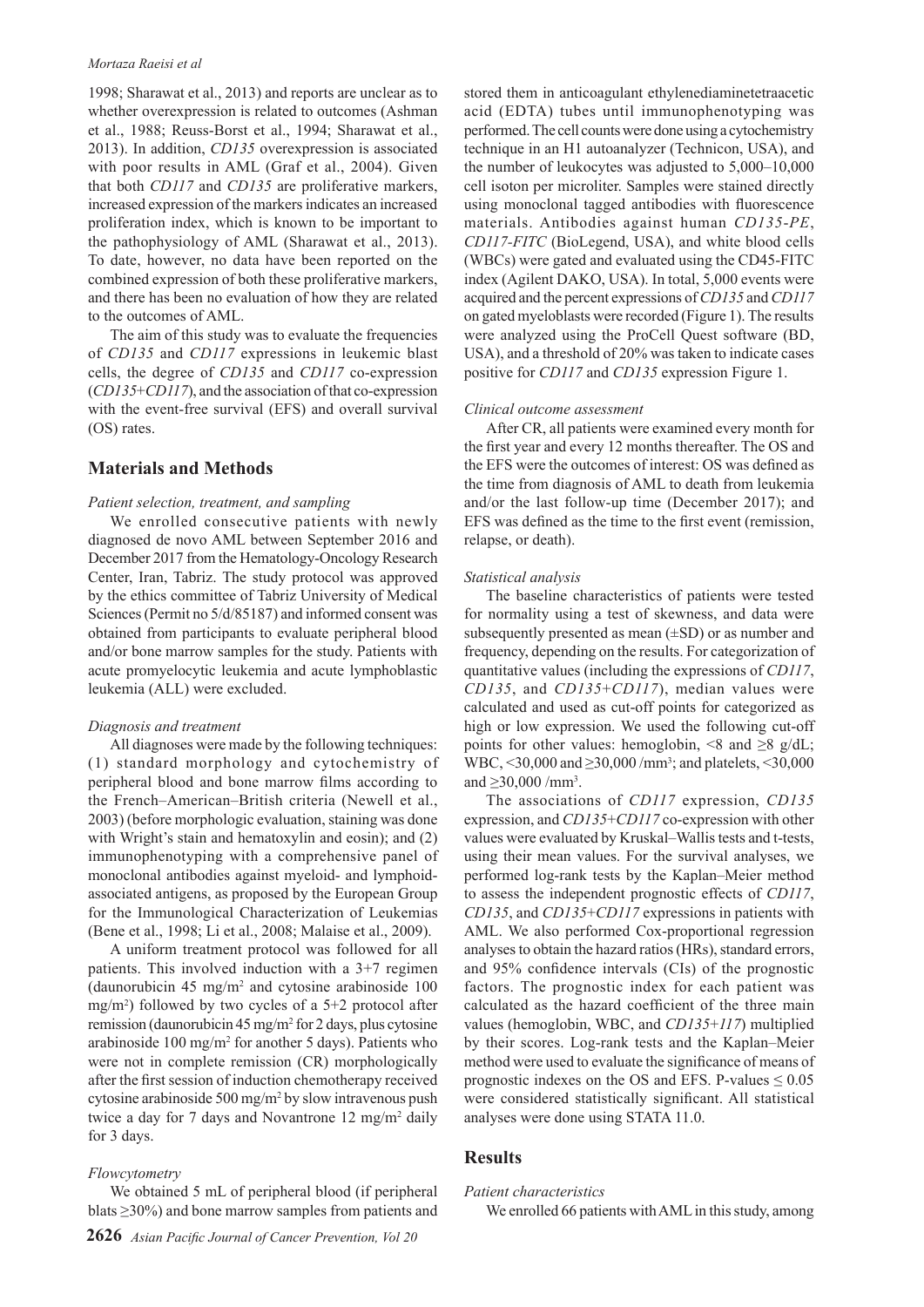*DOI:10.31557/APJCP.2019.20.9.2625 The Key Proliferative RTKs for AML Include c-KIT Receptor (CD117) and FLT-3 Receptor (CD135)*

| Table 1. Baseline Patient Characteristics |              |                   |  |  |  |  |  |  |
|-------------------------------------------|--------------|-------------------|--|--|--|--|--|--|
| Variable                                  | Positive     | Median expression |  |  |  |  |  |  |
| CD135                                     | 51 (77.3%)   | 72.5              |  |  |  |  |  |  |
| <i>CD117</i>                              | 56 (84.8%)   | 64.5              |  |  |  |  |  |  |
| $CD135+CDI17$                             | $45(68.2\%)$ | 46.5              |  |  |  |  |  |  |

whom 42 (63.6%) were male and 24 (36.4%) were female and the mean age was  $45.55 \pm 12.21$  years (range, 18–60) years). The baseline characteristics are shown in Table 1.

### *Associations of patient characteristics with CD135 and CD117 expressions*

*CD135*, *CD117*, and *CD135*+*CD117* expressions on myoblasts were positive in 77.3%, 84.8%, and 68.2% of patients with AML, respectively; the corresponding median expressions were 72.5, 64.5, and 46.5, respectively (Table 2). There was a significant relationship between *CD135* expression and a higher mean WBC count (73.3% versus 47.9%,  $P = 0.002$ ), but there were no significant relationships between other patient characteristics and the expressions of either *CD135* or *CD117* alone. The relationship between a lower mean hemoglobin and *CD135*+*CD117* co-expression approached significance  $(48.8\% \text{ versus } 35.4\% \text{, P} = 0.08)$  (Table 3), but there were no significant relationships between any other patient

Table 2. Expression of *CD135*, *CD117*, and *CD135*+*CD117* Variables Patients (N=66) Median age in years (range) 45.55 (18 to 60) Sex (male:female) 03:01 Median hemoglobin (g/dl) (range) 7.6 (3.4–14.1) Median WBC (/mm<sup>3</sup>) (range) ) (range) 14,645 (500–414,000) Median Platelets (/mm<sup>3</sup>) ) 415,000 (6000-2, 74,000) FAB subtype  $M0 \hspace{3.1em} 4(6.1\%)$ M1 11(16.7%) M2 34(51.5%) M4  $17(25.8\%)$ 

characteristic and *CD135*+*CD117* co-expression.

*Survival analysis based on CD135 and CD117 expressions*

The mean follow-up time for OS was  $197.83 \pm 155.37$ days. The OS was 50% and the mean OS was 303.72 days (range, 244.30–363.13 days), with a median of 290 days (range, 188.11–391.90 days). The mean follow-up time for EFS was  $175.45 \pm 136.47$  days. The EFS was  $80.3\%$ and the mean EFS was 360.02 days (range, 317.36–402.67 days) with a median of 50.37 days (range, 323.29–520.72



Figure 1. Flow Cytometric Based Coexpression of *CD135*+*CD117*



Figure 2. Kaplan-Meier EFS Curves for (A) *CD117*, (B) *CD135*, (C) Coexpression of *CD135* and *CD117*, and Kaplan-Meier OS Curves for (D) *CD117*, (E) *CD135*, (F) Coexpression of *CD135* and *CD117*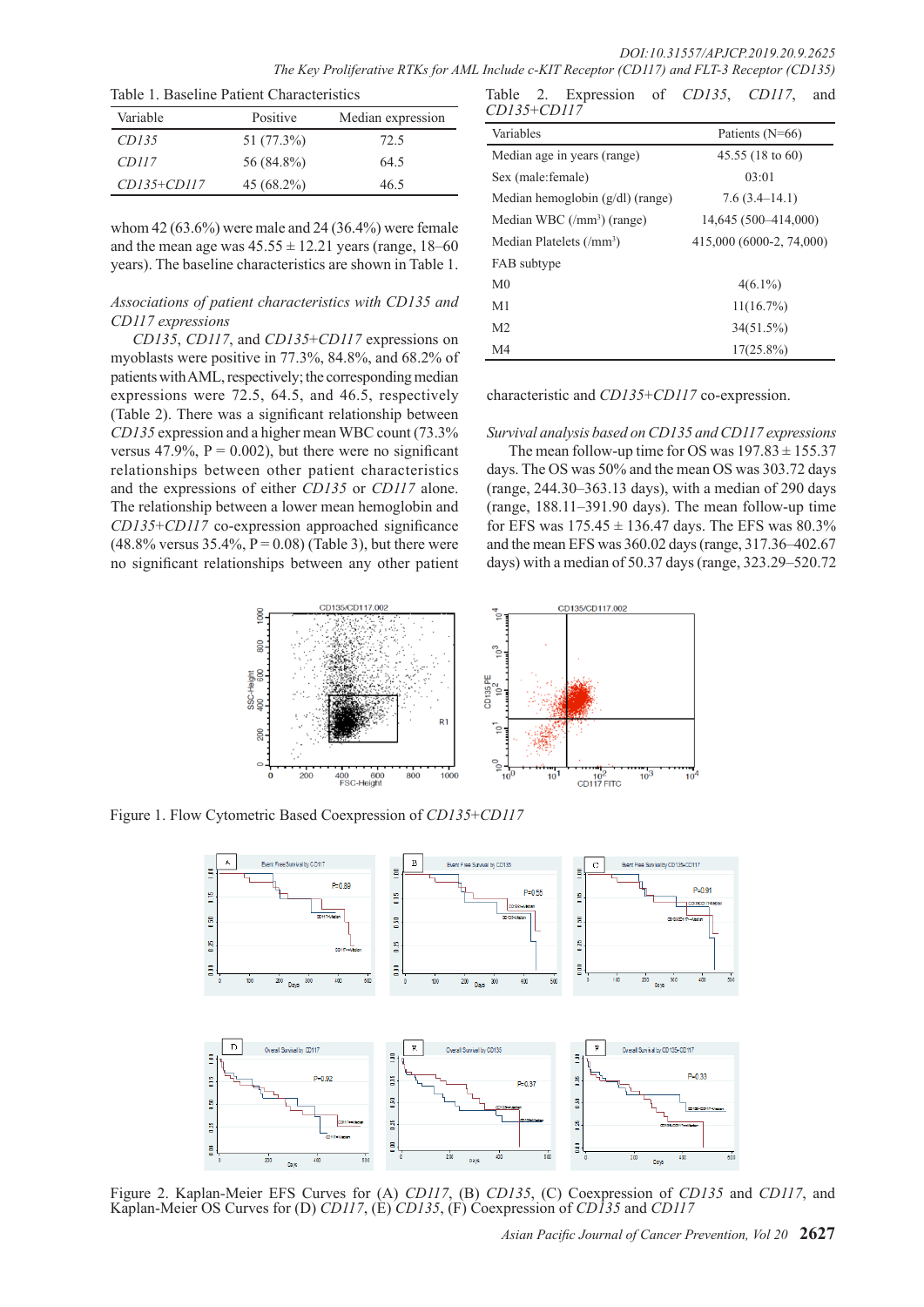| Table 3. Association of <i>CD135bCD117</i> Coexpression with Baseline Patient Characteristics |  |  |  |
|-----------------------------------------------------------------------------------------------|--|--|--|
|-----------------------------------------------------------------------------------------------|--|--|--|

| Variables                  | $CD135$ (mean $\pm SD$ ) | P     | $CD117$ (mean $\pm$ SD) | $\mathbf{P}$ | $CD135+CD117$ (mean $\pm$ SD) | P    |
|----------------------------|--------------------------|-------|-------------------------|--------------|-------------------------------|------|
| <b>Sex</b>                 |                          | 0.3   |                         | 0.9          |                               | 0.2  |
| Male $(42)$                | $55.9 \pm 36.6$          |       | $56.3 \pm 27.7$         |              | $39.7 \pm 31.4$               |      |
| Female (24)                | $63.6 \pm 30.2$          |       | $55.9 \pm 30.0$         |              | $48.4 \pm 31.6$               |      |
| Hemoglobin $(g/dl)$        |                          | 0.1   |                         | 0.1          |                               | 0.08 |
| < 8(37)                    | $64.5 \pm 31.1$          |       | $60.4 \pm 25.9$         |              | $48.8 \pm 30.0$               |      |
| $\geq 8(29)$               | $51.2 \pm 37.3$          |       | $50.6 \pm 30.8$         |              | $35.4 \pm 32.3$               |      |
| WBC $(\text{/mm}^3)$       |                          | 0.002 |                         | 0.5          |                               | 0.2  |
| $\leq 30,000(38)$          | $47.9 \pm 35.6$          |       | $57.9 \pm 30.8$         |              | $39.1 \pm 34.4$               |      |
| $\geq$ 30,000 (28)         | $73.3 \pm 26.8$          |       | $53.75 \pm 25.0$        |              | $48.0 \pm 26.9$               |      |
| Platelets $(\text{/mm}^3)$ |                          | 0.6   |                         | 0.1          |                               | 0.3  |
| $\leq 30,000(25)$          | $56.2 \pm 35.8$          |       | $62.3 \pm 25.0$         |              | $47.7 \pm 33.2$               |      |
| $\geq$ 30,000 (41)         | $60.2 \pm 33.8$          |       | $52.4 \pm 29.9$         |              | $40.0 \pm 30.0$               |      |

Table 4. Univariate Survival Analysis for the *CD135*, *CD117*, and *CD135*+*CD117* Coexpression a. Mean /Days

| Variables         |             | $CR\%$     | P    | $EFS^a \pm SE$ (CI)                  | P    | $OS^a \pm SE$ (CI)                   | P    |
|-------------------|-------------|------------|------|--------------------------------------|------|--------------------------------------|------|
| $CDII7\,(%)$      | <64.5       | 14 (51.85) | 0.82 | $326.57 \pm 26.25 (275.13 - 378.01)$ | 0.88 | $269.49 \pm 31.62$ (207.51 - 331.48) | 0.92 |
|                   | $\geq 64.5$ | 13(48.15)  |      | $356.25 \pm 29.51 (298.41 - 414.09)$ |      | $303.68 \pm 41.44 (222.47 - 384.90)$ |      |
| $CD135\,(%)$      | < 72.5      | 12(44.44)  | 0.50 | $347.86 \pm 37.21$ (274.93-420.78)   | 0.54 | $246.69 \pm 43.98(190.49 - 362.88)$  | 0.37 |
|                   | $\geq$ 72.5 | 15 (55.56) |      | $365.23 \pm 28.67$ (309.03-421.43)   |      | $309.82 \pm 34.83$ (241.54-378.09)   |      |
| $CD135+CDI17$ (%) | <46.5       | 16(59.26)  | 0.18 | $361.70 \pm 32.40$ (298.20-425.21)   | 0.91 | $341.84 \pm 45.60 (252.47 - 431.22)$ | 0.33 |
|                   | $\geq 46.5$ | 11(40.74)  |      | $353.08 \pm 31.68$ (290.99-415.18)   |      | $263.01 \pm 33.78$ (196.81 - 329.22) |      |

days). *CD117*+*CD135* co-expression did not have a significant effect on either the OS (log-rank,  $P = 0.71$ ) or the EFS (log-rank,  $p = 0.45$ ). The CR rate was  $40.9\%$ overall, and at the median follow-up time of 168 days (range, 3–580 days), the OS and EFS were 73.98%  $\pm$  6.26% (CI: 59.31%–84.04%) and 47.61%  $\pm$  6.23% (95%CI, 35.05%–59.13%), respectively.

#### *The association between patient outcome and the expressions of CD135 and CD117*

In the univariate analyses, the expressions of *CD135*, *CD117*, and *CD135*+*117* were not significantly associated with the CR, EFS, or OS (Table 4). However, after adjustment for hemoglobin, WBC, *CD117*, *CD135*, and *CD117*+*CD135*, cox-regression analysis showed that a poor EFS was significantly associated with a high hemoglobin (HR 0.41, 95% CI 1.89–0.90, P = 0.027) and a low *CD135* (HR 0.34, 95% CI 0.13–0.88, P = 0.02).

Cox-regression analysis also revealed that a poor OS was significantly associated with a high hemoglobin (HR 0.41, 95% CI 0.18–0.93, P = 0.03) and a low *CD135* (HR 0.36, 95% CI 0.14–0.93, P = 0.03). There were no significant associations between the EFS or the OS and either the mean WBC, the expression of *CD117*, or the co-expression of *CD135*+*117* (Table 5).

Based on the calculated coefficients, the following formula was used to calculate a prognostic index for each patient:  $(-0.81 \times \text{hemoglobin score}) + (0.36 \times \text{WBC score})$ + (0.04 × *CD135*+*CD117* score). The median range of this prognostic index was then calculated and used to assess the OS ( $P = 0.74$ ) and EFS ( $P = 0.72$ ) at four different prognostic indexes (0.5, 1.0, 1.5, and 2.0), as shown in Figures 2 and 3.



Figure 3. Difference in OS (A) and EFS (B) of the 4 Cohorts Based on Prognostic Index as Created by Hazard Coef-<br>ficient of all the Significant Predictors for OS in Multivariable Analysis.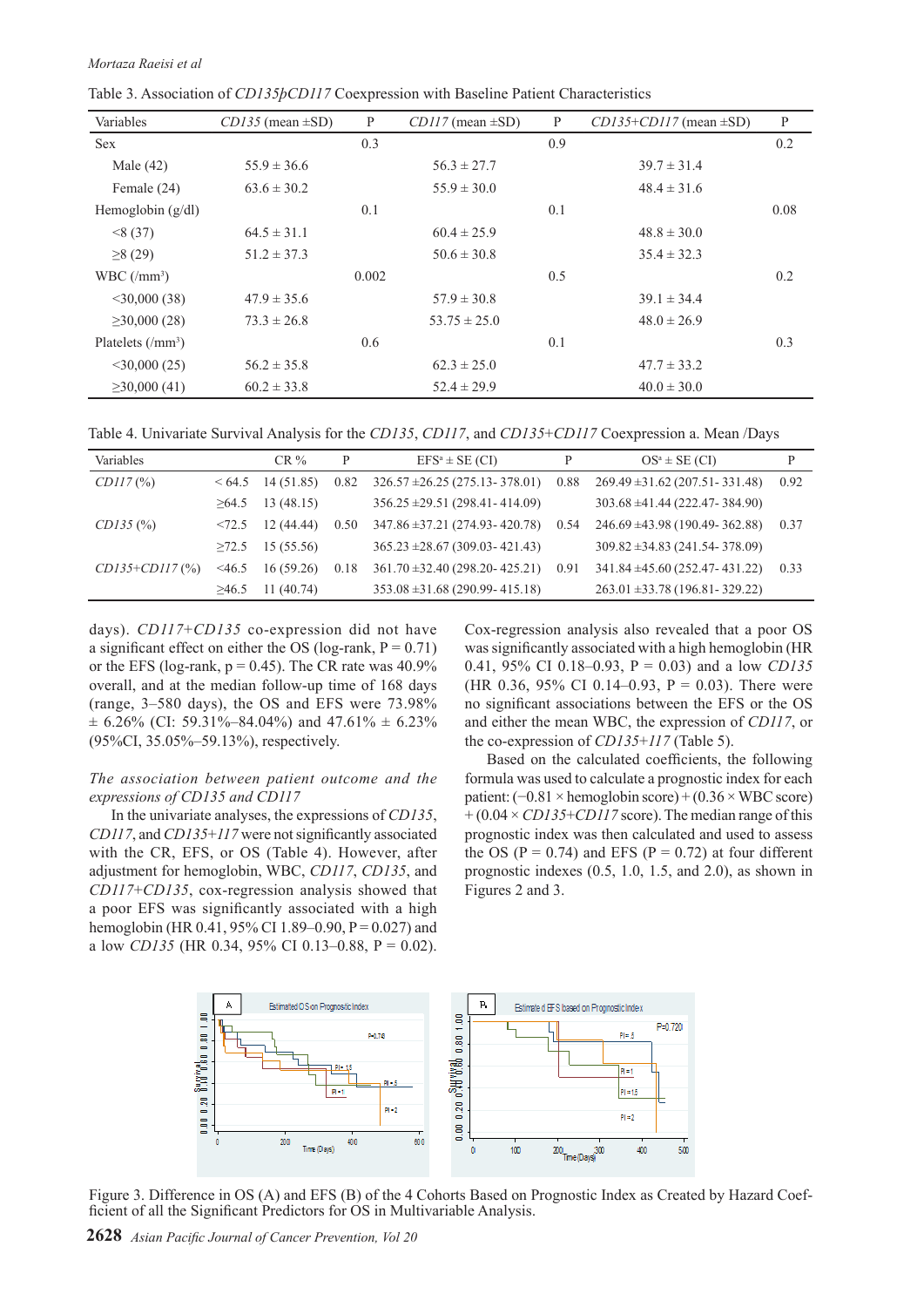|        |  |  |  |  | Table 5. Multivariable Analysis with Significant Baseline Characteristics (Cox Proportional-Hazards Regression |  |
|--------|--|--|--|--|----------------------------------------------------------------------------------------------------------------|--|
| model) |  |  |  |  |                                                                                                                |  |

|                     |               |                          |                          | <b>EFS</b>               |          |                          |                          |                   | <b>OS</b>                |                            |
|---------------------|---------------|--------------------------|--------------------------|--------------------------|----------|--------------------------|--------------------------|-------------------|--------------------------|----------------------------|
| Variables           |               | Hazard<br>Ration         | standard<br>error        | P                        | interval | 95% Confidence           | Hazard<br>Ration         | standard<br>error | P                        | 95% Confidence<br>interval |
| Hemoglobin $(g/dl)$ | <8            | $\overline{a}$           | $\overline{\phantom{0}}$ |                          |          |                          |                          |                   |                          |                            |
|                     | $\geq 8$      | 0.41                     | 0.16                     | 0.02                     | 1.89     | 0.90                     | 0.41                     | 0.17              | 0.03                     | 0.18 0.93                  |
| $WBC/(mm^3)$        | $<$ 30,000    | 1.76                     | 0.68                     | 0.14                     | 0.82     | 3.77                     | 1.68                     | 0.63              | 0.17                     | 0.80 3.54                  |
|                     | $\geq 30,000$ | $\overline{\phantom{0}}$ | $\overline{\phantom{a}}$ | $\overline{a}$           |          | $\overline{\phantom{a}}$ | $\overline{\phantom{a}}$ |                   |                          |                            |
| $CD117$ $(\% )$     | < 64.5        | 0.84                     | 0.93                     | 0.71                     | 0.34     | 2.09                     | 0.75                     | 0.34              | 0.54                     | 0.31<br>1.84               |
|                     | $\geq 64.5$   | $\overline{a}$           | ۰                        | $\overline{\phantom{0}}$ |          | ۰                        | $\overline{\phantom{0}}$ |                   |                          |                            |
| $CD135$ (%)         | < 72.5        | 0.34                     | 0.16                     | 0.02                     | 0.13     | 0.88                     | 0.36                     | 0.17              | 0.03                     | 0.14 0.93                  |
|                     | $\geq 72.5$   | $\overline{a}$           | $\qquad \qquad$          | $\overline{\phantom{0}}$ | -        | ۰                        | $\overline{\phantom{0}}$ | ٠                 | $\overline{\phantom{0}}$ |                            |
| $CD135 + CD117$ (%) | <46.5         | 1.68                     | 0.81                     | 0.27                     | 0.65     | 4.32                     | 1.95                     | 0.96              | 0.17                     | 0.74<br>5.14               |
|                     | $\geq 46.5$   | $\overline{\phantom{0}}$ |                          |                          |          |                          |                          |                   |                          |                            |

## **Discussion**

AML is the most common leukemia in adults, yet it continues to have the lowest survival rate (Carow et al., 1996; Linnekin, 1999; Sharawat et al., 2015). The key proliferative RTKs in AML are CD117 and *CD135* (Sharawat et al., 2013) and whereas the role of *CD117* remains uncertain in hematopoietic neoplasia, the *CD135* antigen is recognized as the FLT3 ligand of its receptor-signaling pathway. Although it is rarely tested in acute leukemia (Noronha et al., 2016; Paietta et al., 2004) a few studies have found that the *CD135* antigen is highly expressed in B-cell ALL, in B-cell lines, in AML, and to a lesser degree in T-cell ALL (Drexler, 1996; Noronha et al., 2016; Wells et al., 1996). In the present study, the expressions of *CD135*, *CD117*, and *CD135*+*CD117*  were explored in 66 patients with AML, and they were shown to be expressed on the myoblasts of 77.3%, 84.8%, and 68.2% of patients with AML, respectively (Table 2). This is consistent with research by Wells et al., (1996) where *CD117* was present in 87% of cases of AML, and with the results of a cohort study by Sharawat et al., (2013), where *CD135* and *CD117* expressions >20% were observed in 82% and 90% of patients' myeloblasts. Tarlock et al., (2017) reported that there was no significant associa-tion between *CD135* expression and the WBC count. In our study, however, there was a significant relationship between *CD135* expression and a higher mean WBC count  $(73.3\% \text{ versus } 47.9\%, \text{ P} = 0.002)$ , although we cannot exclude the possibility that this was caused by our small sample. We could find no associations between other patient characteristics and the expressions of *CD135*, *CD117*, or *CD135*+*CD117*. The co-expression of CD135+CD117 has been discussed by Wells et al., (1996) but there have been no reports of how they relate to the OS and EFS. The co-expression of CD135+CD117 did not significantly affect the OS (log-rank,  $P = 0.71$ ) or the EFS (log-rank,  $p = 0.45$ ) in our study. However, in a cohort study by Sharawat et al., (2013), univariate analysis indicated that high expression of *CD135* and high co-expression of *CD135*+*CD117* was significantly associated with the CR rate  $(P < 0.001$  and  $P < 0.006$ , respectively). We found no such relationship, which again was probably due to the small sample size. Multivariable analysis in the study by Sharawat et al., (2013). Also showed that the expressions of *CD135* or *CD117* alone did not predict survival, but it did show that their co-expression was the strongest independent predictor of both EFS (HR 2.46) and OS (HR 2.25). Our cox-regression analysis revealed that poor EFS and OS rates were significantly associated with high hemoglobin levels and low *CD135* expression (Table 5).

This study represents the first in Iran to show a correlation between RTKs (*CD135* and *CD117*) and poor survival in patients with AML. However, this study is not without limitations. We only analyzed a small number of cases and cannot exclude the possibility of selection bias. Also, the study had a short follow-up period for determining survival compared with other studies on this topic, making it difficult to assess the full impact of *CD135*+*CD117* co-expression on disease progression and death. Despite these limitations, our study benefits from having evaluated the expressions of *CD117*, *CD135*, and *CD135*+*CD117* in patients with AML in the context of the EFS and OS. This is important because clinical trials have used FLT3 antagonists therapeutically, and one of the most famous ones involved using c-KIT inhibitors in patients with elevated *CD135* and *CD117* expressions (Sharawat et al., 2013). This remains a promising area for future research and treatment.

In conclusion, in summary, we have shown that *CD135*  and *CD117* co-expression was observed in 68.2% of patients with AML in our cohort in Iran. This expression is easily measured by conventional diagnostic flowcytometry techniques and could be used as an independent prognostic marker of AML. Considering the results of this study, a large study is needed to assess the efficacy of the identified markers included in our prognostic index (i.e., WBC count, hemoglobin level, and the percentage co-expression of *CD135* and *CD117*).

## **Acknowledgments**

The authors would like to thank the Hematology and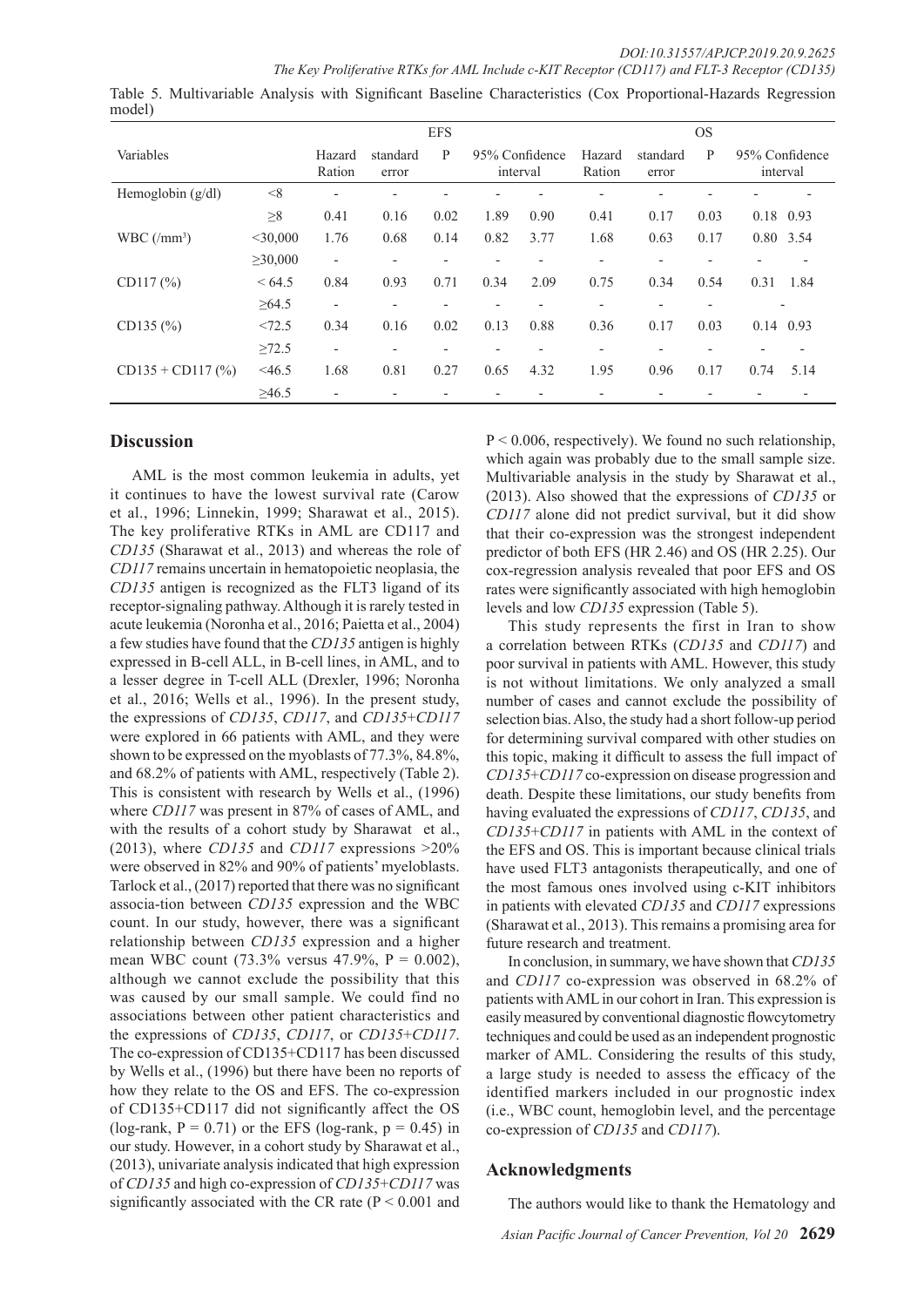Oncology Research Center for supporting this research study (grant no 95/7). This study was conducted as part of a fellowship thesis for Dr Raesi (thesis no 94/2-12/54). Dr Robert Sykes (www.doctored.org.uk) provided technical editing services for the final drafts of this manuscript.

## *Author contributions*

MR provided substantial contributions to conception and design of manuscript, drafting the article, final approval of the version to be published, agreement to be accountable for all aspects of the work in ensuring that questions related to accuracy or integrity of any part of the work are appropriately investigated and resolved.

AN contributed to analysis and interpretation of results, revising the article critically for important intellectual content, final approval of the version to be published, agreement to be accountable for all aspects of the work in ensuring that questions related to the accuracy or integrity of any part of the work are appropriately investigated and resolved.

AE contributed to analysis and interpretation of results, revising the article critically for important intellectual content, final approval of the version to be published, agreement to be accountable for all aspects of the work in ensuring that questions related to the accuracy or integrity of any part of the work are appropriately investigated and resolved.

BN contributed to analysis and interpretation of results, revising the article critically for important intellectual content, final approval of the version to be published, agreement to be accountable for all aspects of the work in ensuring that questions related to the accuracy or integrity of any part of the work are appropriately investigated and resolved.

AAMA contributed to analysis and interpretation of flow cytometers results, revising the article critically for important intellectual content, final approval of the version to be published, agreement to be accountable for all aspects of the work in ensuring that questions related to the accuracy or integrity of any part of the work are appropriately investigated and resolved.

TR contributed to analysis and interpretation of results, revising the article critically for important intellectual content, final approval of the version to be published, agreement to be accountable for all aspects of the work in ensuring that questions related to the accuracy or integrity of any part of the work are appropriately investigated and resolved.

RD contributed to analysis and interpretation of results, revising the article critically for important intellectual content, final approval of the version to be published, agreement to be accountable for all aspects of the work in ensuring that questions related to the accuracy or integrity of any part of the work are appropriately investigated and resolved.

ZS provided substantial contributions to conception and design of manuscript, drafting the article, final approval of the version to be published, agreement to be accountable for all aspects of the work in ensuring that questions related to the accuracy or integrity of any part of the work are appropriately investigated and resolved.

#### *Disclosure*

The authors report no conflicts of interest in this work.

## **References**

- Ashman LK, Cambareri AC, To LB, Levinsky RJ, Juttner CA (1991). Expression of the YB5.B8 antigen (c-kit proto-oncogene product) in normal human bone marrow. *Blood*, **78**, 30-7.
- Ashman LK, Roberts MM, Gadd SJ, Cooper SJ, Juttner CA (1988). Expression of a 150-kD cell surface antigen identified by monoclonal antibody YB5.B8 is associated with poor prognosis in acute non-lymphoblastic leukaemia. *Leuk Res*, **12**, 923-8.
- Bene MC, Bernier M, Casasnovas RO, et al (1998). The reliability and specificity of c-kit for the diagnosis of acute myeloid leukemias and undifferentiated leukemias. The European Group for the Immunological Classification of Leukemias (EGIL). *Blood*, **92**, 596-9.
- Cancer Stat Facts: Leukemia Acute Myeloid Leukemia (AML). Retrieved 2018/22/8, from NIH, National Cancer Institute
- Carow CE, Levenstein M, Kaufmann, et al (1996). Expression of the hematopoietic growth factor receptor FLT3 (STK-1/ Flk2) in human leukemias. *Blood*, **87**, 1089-96.
- Drexler HG (1996). Expression of FLT3 receptor and response to FLT3 ligand by leukemic cells. *Leukemia*, **10**, 588-99.
- Graf M, Hecht K, Reif S, et al (2004). Expression and prognostic value of hemopoietic cytokine receptors in acute myeloid leukemia (AML): implications for future therapeutical strategies. *Eur J Haematol*, **72**, 89-106.
- Hubbard SR, Till JH (2000). Protein tyrosine kinase structure and function. *Annu Rev Biochem*, **69**, 373-98.
- Kinzler KW, Vogelstein B (1997). Cancer-susceptibility genes. Gatekeepers and caretakers. *Nature*, **386**, 761- 3.
- Li L, Piloto O, Nguyen HB, et al (2008). Knock-in of an internal tandem duplication mutation into murine FLT3 confers myeloproliferative disease in a mouse model. *Blood*, **111**, 3849-58.
- Linnekin D (1999). Early signaling pathways activated by c-Kit in hematopoietic cells. *Int J Biochem Cell Biol*, **31**, 1053-74.
- Malaise M, Steinbach D, Corbacioglu S (2009). Clinical implications of c-Kit mutations in acute myelogenous leukemia. *Curr Hematol Malig Rep*, **4**, 77-82.
- Masson K, Ronnstrand L (2009). Oncogenic signaling from the hematopoietic growth factor receptors c-Kit and Flt3. *Cell Signal*, **21**, 1717-26.
- Muller-Tidow C, Schwable J, Steffen B, et al (2004). High-throughput analysis of genome-wide receptor tyrosine kinase expression in human cancers identifies potential novel drug targets. *Clin Cancer Res*, **10**, 1241-9.
- Newell JO, Cessna MH, Greenwood J, et al (2003). Importance of CD117 in the evaluation of acute leukemias by flow cytometry. *Cytometry B Clin Cytom*, **52**, 40-3.
- Noronha EP, Andrade FG, Zampier C, et al (2016). Immunophenotyping with *CD135* and *CD117* predicts the FLT3, IL-7R and TLX3 gene mutations in childhood T-cell acute leukemia. *Blood Cells Mol Dis*, **57**, 74-80.
- Paietta E, Ferrando AA, Neuberg D, et al (2004). Activating FLT3 mutations in CD117/KIT(+) T-cell acute lymphoblastic leukemias. *Blood*, **104**, 558-60.
- Reuss-Borst MA, Buhring HJ, Schmidt H, Muller CA (1994). AML: immunophenotypic heterogeneity and prognostic significance of c-kit expression. *Leukemia*, **8**, 258-63.
- Robinson DR, Wu YM, Lin SF (2000). The protein tyrosine kinase family of the human genome. *Oncogene*, **19**, 5548-57.